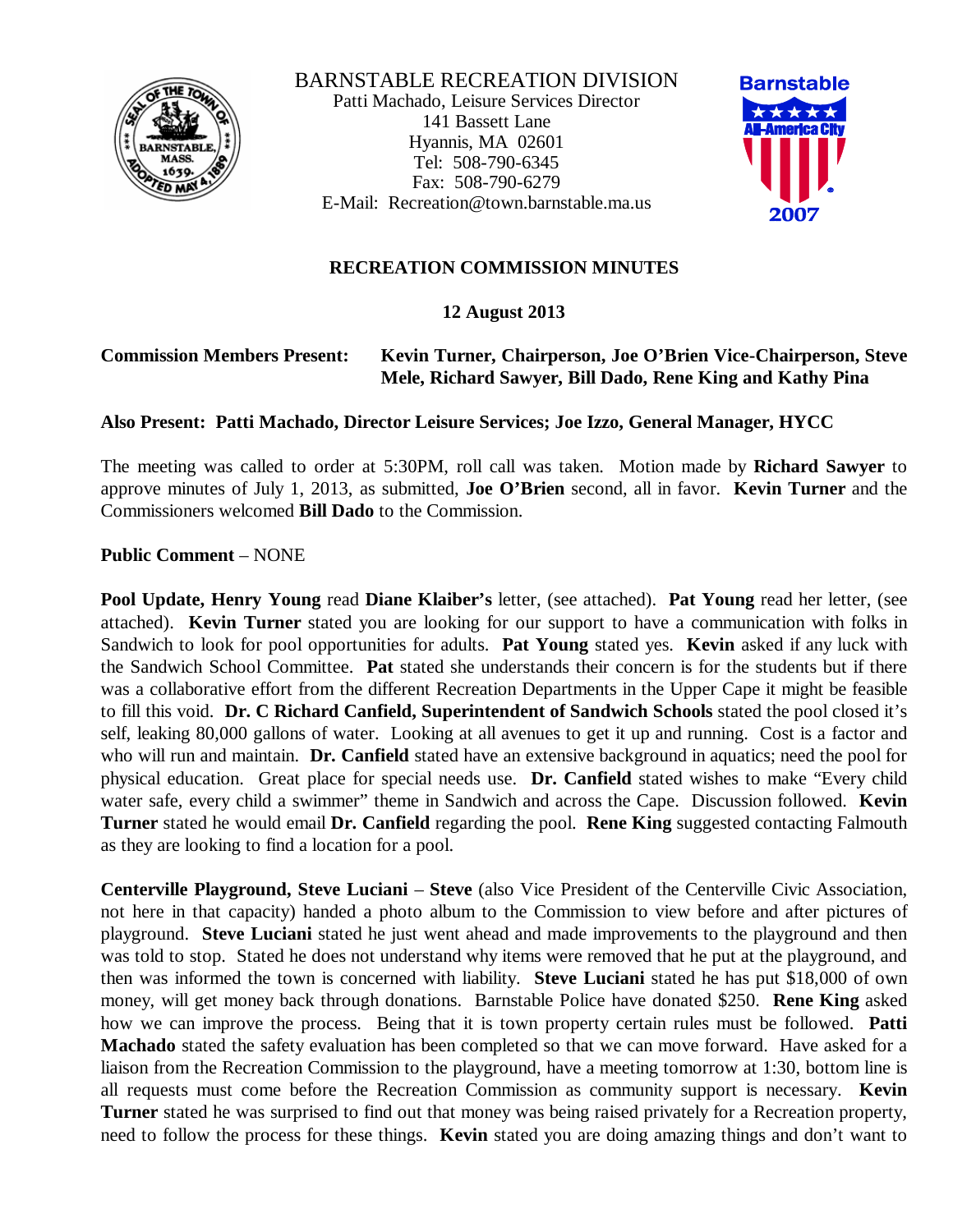dampen your enthusiasm. Discussion followed. **Richard Sawyer** will be the liaison for the Centerville Playground.

**CPC Report, Richard Sawyer – Richard** stated the CPC did a presentation before the Town Council with a big emphasis on recreation. Handed out the presentation (see attached). **Richard** stated that CPC funds could be used for the Craigville Beach House.

**Osterville Bay Liaison, Kathy Pina** – **Kathy** stated we meet with the new contractor who had talked with Mark Curley, a Village Association director, for ideas. It was decided to have a meeting tonight at 7pm at Our Lady of Assumption's basement to get ideas and input from the towns citizens.

**Staff Report, Joe Izzo** - **Joe** handed out a skate sharpening fee increase and HYCC August calendars (see attached). **Joe Izzo** stated having a wonderful summer. Looking to increase the skate sharpening fee by \$1.00, go from \$5.00 to \$6.00. We are wrapping up h the summer leagues for basketball and volleyball; US National Showcase was a great success, had about 300 skaters and they stayed in Hyannis area for four days. Youth hockey will start in a few short weeks. Top Shelf does a lot of summer camps. The building has no rest at all which is good for us. **Joe O'Brien** asked do you think business will be lost due to this \$1.00 increase. **Joe Izzo** stated no, as it is inline with what other rinks are charging. **Rene King** stated we found another customer for HYCC, Independence House will be hosting a Zumbathon on September 22, 2013, 1- 3pm. **Rene** stated the HYCC is one of our favorite spots to rent for Zumbathons. Handout given with information (see attached). **Joe O'Brien** made a motion to increase the fee from \$5.00 to \$6.00 for skate sharpening. **Kathy Pina** seconds the motion. All in favor, motion passed.

**Staff Report, Patti Machado** – **Patti** stated **Kevin** asked for a report to be given regarding Covell's yesterday. Our staff was called to action to rescue a woman in the water; we had five lifeguards perform CPR. It was text book training, everything they had been trained came into play. From the reports I received from the Chief of Police and Fire Chief of COMM, this woman is living due to the quick response of our lifeguards, getting nothing but positive feedback from everyone. This happened at 10:16am at Covell's beach. We can all be very proud, but this is what we do. **Rene King** asked how many were seasoned and new. **Patti** stated only one was a first year. Discussion followed. **Joe O'Brien** stated please let them know our appreciation. **Kevin Turner** stated we at least need to give them some public recognition. **Patti Machado** stated with all the kudos we are getting believe there will be some type of public recognition. We don't train often with rescue but everyone worked as a team. Discussion followed. **Patti Machado** played the Recreation spring video. Round of applause after video.

Fee Recommendation

- a. Fee increase across the board for Programs \$5 increase
	- i. This would help cover the expense of on-line registration costs as well as the request to have a 3 step hourly wage fee for staff hourly wages. (\$19,101)
	- ii. Implement a 3 step pay rate as implemented in all other towns. (.50 per step increase for returning staff)
- b. Leisure Program
	- i. \$700 increase to \$750
		- 1. We would like to provide 3 step pay increase for the staff. (.50 per step increase for returning staff)
		- 2. The cost of transportation has gone up and the cost for special trips have increased as well, so we have had to cut some things back and would like to put some of our trips back in.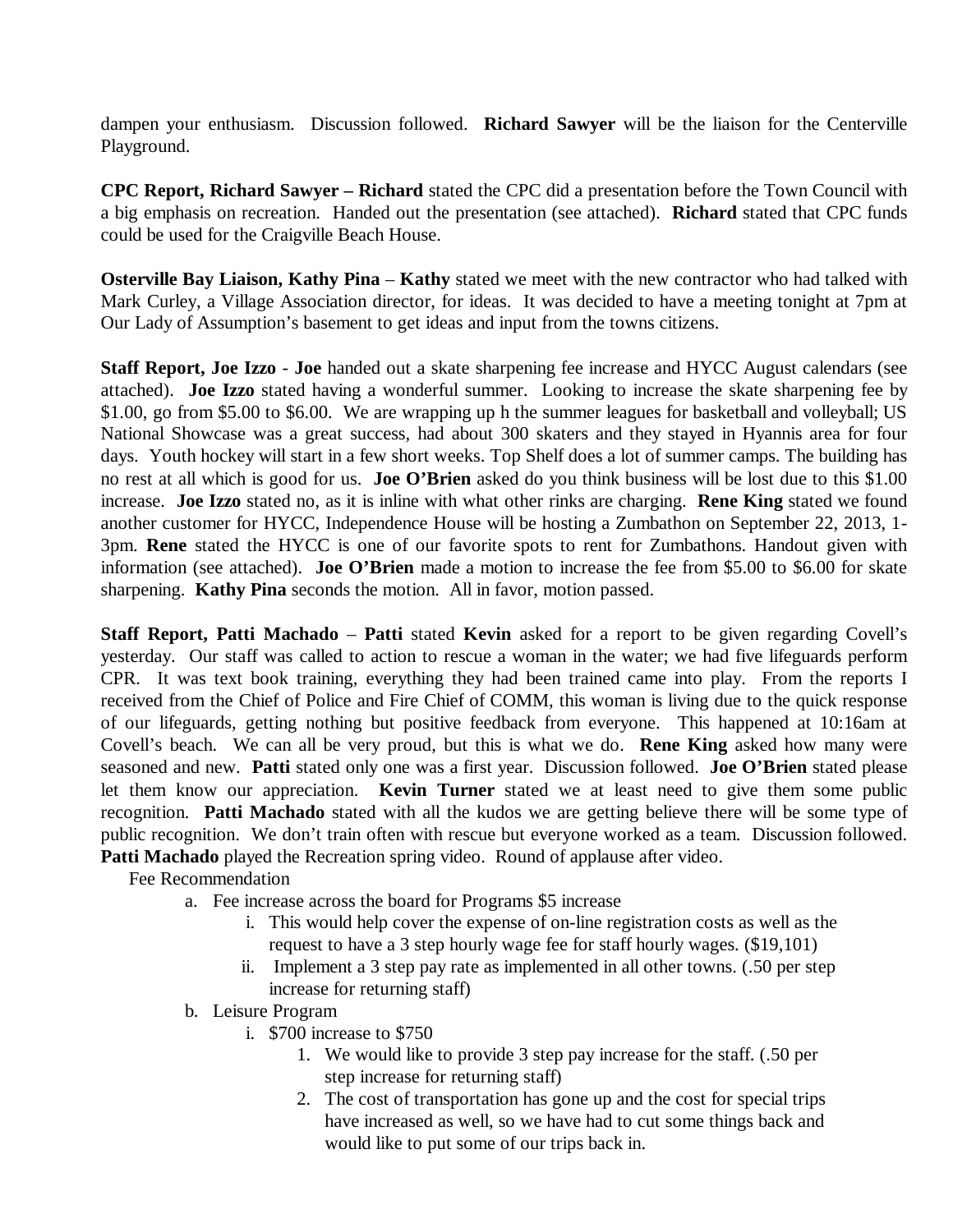- c. Beach Stickers
	- i. \$5 increase to \$10 for Handicap Sticker with a limit of 2 per family
	- ii. \$4 increase to \$5 for Replacement Stickers (help cover the administration costs)
	- iii. \$30 increase to \$35 *Town Manager has recommended this increase.*
		- 1. Cover additional operational costs for expanding hours at Craigville Beach and Covell's Beaches \$16,500)
		- 2. Provide Lifeguard Services once again at Hamblin's Pond (\$24,676)
		- 3. Implement a 3 step pay increase for Aquatic Staff. (.50 per step increase for returning staff)

The Town of Barnstable is the only Recreation Division with out this structure here on the Cape and in much of Massachusetts. We have done very little with the seasonal staff pay rates since FY94. The Aquatic Staff did get an increase in 2009; \$1 per hour to bring them in line with the other nonsurf beaches. **Joe O'Brien** requested having a month to review the fees and vote next month. **Rene King** asked if any incentive would be given to people who sign up early or online for programs. **Patti** stated she talked to Mark Milne about this, he does not recommend doing it, as there should be equal access for all. **Bill Dado** asked if we are losing employees due to pay. **Patti Machado** stated yes, at the lifeguard competition, which we won, they try to recruit our staff, and if they are trained by Barnstable, they will start them at Step 3.

**Marstons Mills Field Update** – **Steve Mele** stated doesn't want to rush into a decision on this. **Kathy Pina** stated the village association wants to be contacted on the school; they have thoughts about putting the library and or Liberty Hall in there. **Steve** stated we are going to look at some other sites. Mike Clark, representative of BLL is meeting with Mark Ells, going to revisit Bay Lane. Mike is going to meet with Growth Management on Thursday to see if there might be land the town all ready owns that fits the requirements BLL needs. **Joe O'Brien** stated if anyone knows of any property available, please let us know.

## **Old Business – None**

**New Business – Rene King** stated quick idea, highlight the amazing youth talent we have. Essence of Cape Cods got talent all the walls at the facility would be a nice way to highlight all the talent, not just athletic but also art talent. Next meeting would like to share a young author who wrote about the Cape Cod railroad, all about youth, recreation is our thing but there is so much talent here on Cape Cod. **Kevin Turner** stated we should consider changing the day of our meeting for the New Year. **Joe O'Brien** stated can we have Michele look into the availability of room space for alternative days that might be available for our next meeting. Michele stated yes.

**Joe O'Brien** made motion to adjourn **Rene King** second, all in favor. Meeting adjourned at 6:46PM.

Public files are available for viewing during normal business hours \*\*Further detail may be obtained by viewing the video via Channel 18 On-Demand at http://www.town.barnstable.ma.us Respectfully submitted by **Michele Arigo**, Recreation Division.